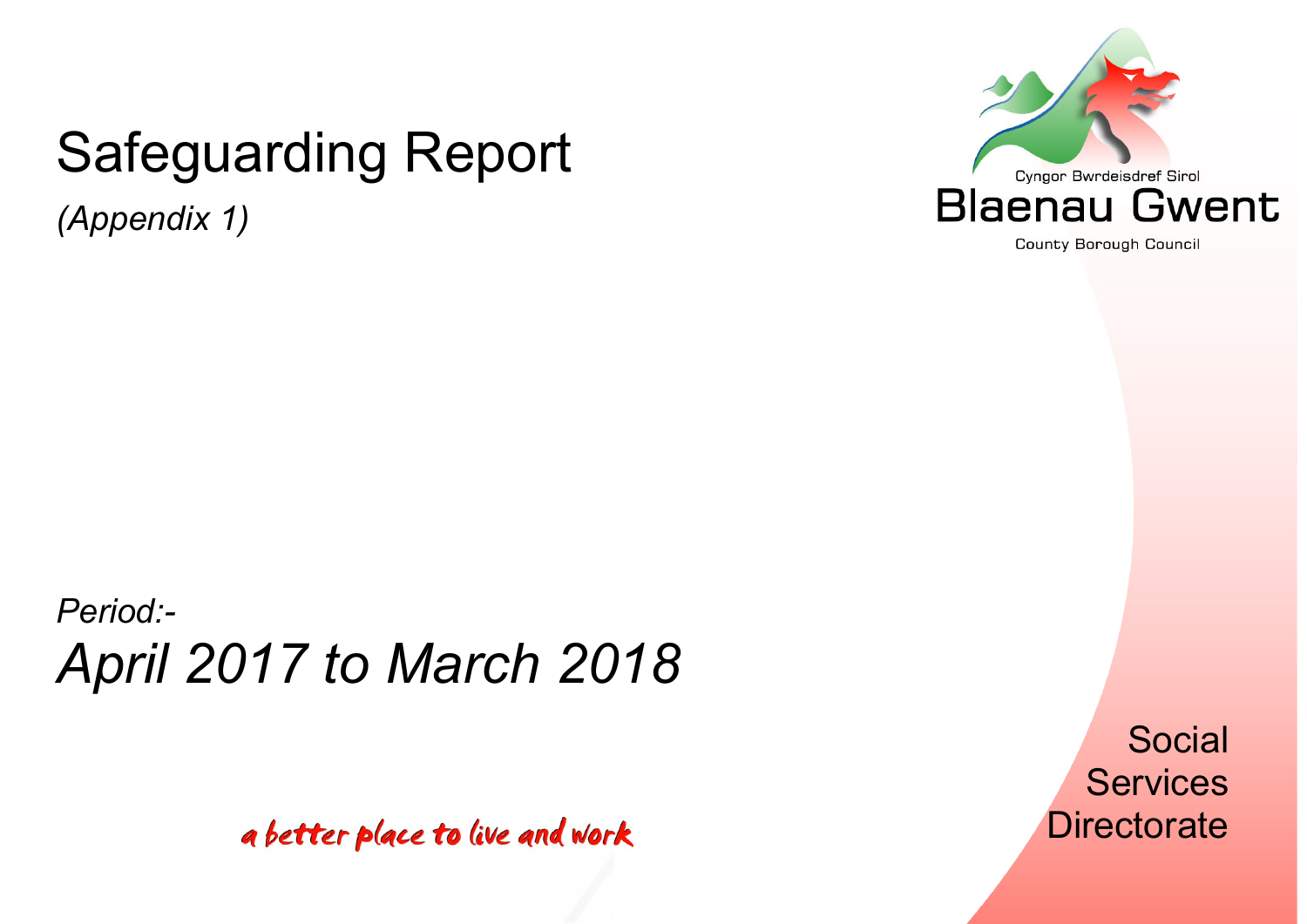|                                                                                       |                 | <b>Table of Contents:-</b>                                    |                |
|---------------------------------------------------------------------------------------|-----------------|---------------------------------------------------------------|----------------|
|                                                                                       | Page:           |                                                               | Page:          |
| Foreword                                                                              | 3               |                                                               |                |
| <b>Section 1: Referrals to Social Services</b>                                        |                 |                                                               |                |
| Fig: 1.1 Number of referrals received by social services (on<br>new and closed cases) | $\overline{4}$  | Fig: 1.3 Additional Multi Agency Referrals (on open<br>cases) | 6              |
| Fig: 1.2 % of referrals received by source                                            | 5               | Fig: 1.4 Referrals from Youth Services                        | $\overline{7}$ |
|                                                                                       |                 |                                                               |                |
| <b>Section 2: Child Protection</b>                                                    |                 | <b>Section 3: Education</b>                                   |                |
| Fig: 2.1 Number of children on the Child Protection Register                          | 8               | Fig: 3.1 RPI Incidents                                        | 15             |
| Fig: 2.2 Child Protection Register Summary                                            | 9               | Fig. 3.2 Bullying Incidents leading to Exclusions             | 15             |
| Fig: 2.3 Categories of Abuse                                                          | 10 <sup>°</sup> | Fig. 3.3 Contacts by Source (Primary)                         | 16             |
| Fig: 2.4 Age Breakdown                                                                | 10 <sup>°</sup> | Fig. 3.4 Contacts by Source (Secondary)                       | 17             |
| Fig: 2.5 Average Length of Time on Register                                           | 11              | Fig: 3.5 Contacts by Source (Other)                           | 18             |
| Fig: 2.6 Child Protection Conferences                                                 | 12              |                                                               |                |
| Fig: 2.7 Initial Child Protection Conferences                                         | 13              |                                                               |                |
| Fig: 2.8 Review Child Protection Conferences                                          | 14              |                                                               |                |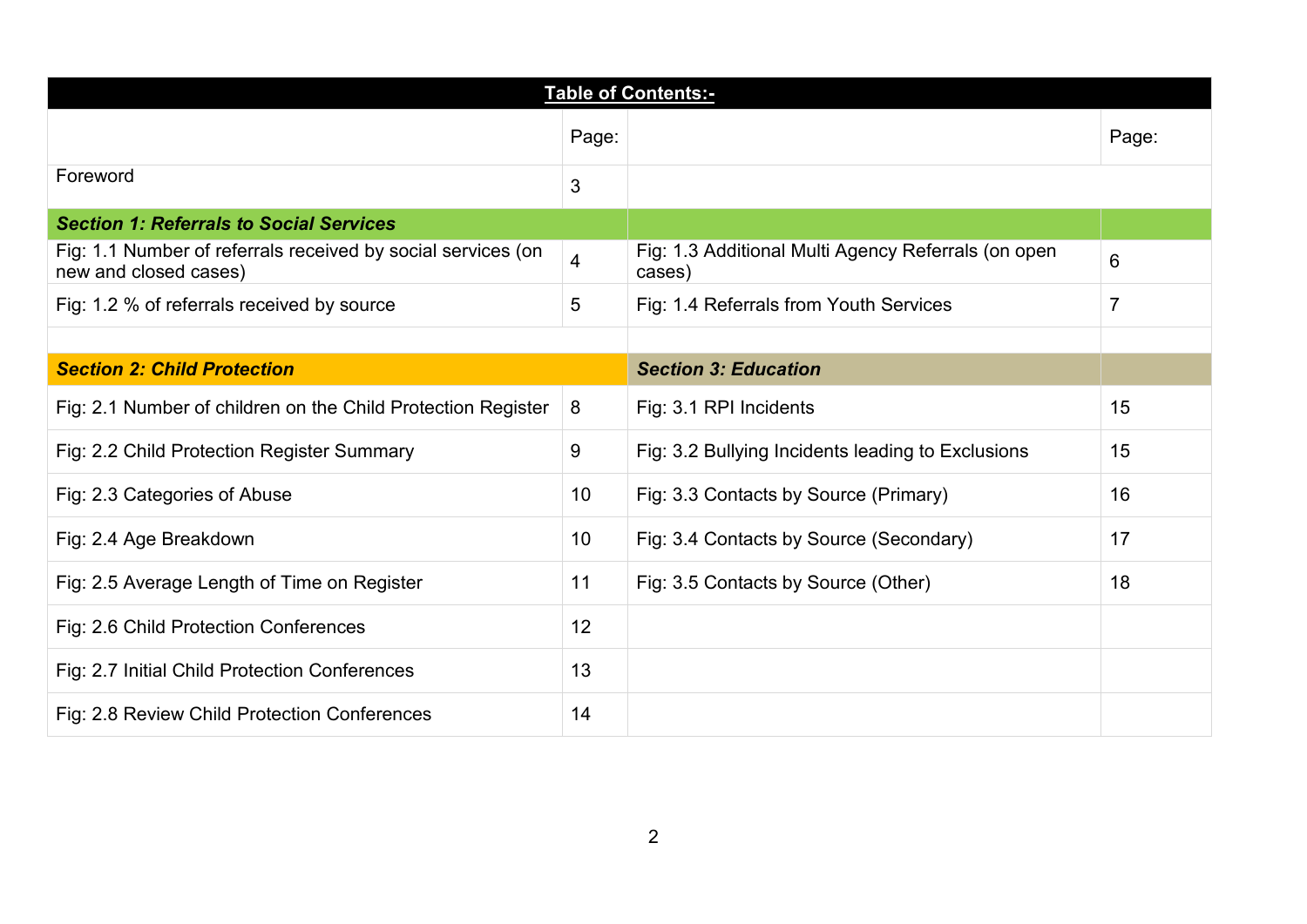# **Foreword**

The purpose of this report is to provide safeguarding information that is recorded by Social Services and Education.

Monitoring and reporting systems are well-developed to ensure the department is able to track information and evidences that the safeguarding agenda remains a priority for the local authority.

Performance information is collated from Social Services and Education information systems which identifies activity, demands and trends of data. This includes a number of items that are statutory requirements as part of the Welsh Government Performance Framework.

The report includes information on the following:

- Referrals received and their outcomes
- Children who are being safeguarded and analysis

This report will be shared with Senior Management Teams within Social Services and Education and presented to the Safeguarding Scrutiny Committee for Social Services, Education and Active Living.

# **Community Profile**

- 47% of Blaenau Gwent's local areas are amongst the top 20% deprived areas in Wales. (Welsh Index of Multiple Deprivation 2014)
- The proportion of benefit claimants amongst people of working age was higher in Blaenau Gwent than the proportion across the comparable authorities (working-age client group – key benefit claimants August 2014 - 23.2% in Blaenau Gwent compared to all Wales level of 16.4%)

 The total rate of Blaenau Gwent's recorded offence levels was higher than comparative areas. For the year ending December 2014 Police recorded crimes -76.89 crimes per thousand population in Blaenau Gwent compared to its most similar group of areas average (as defined by the Home Office) of 69.03 per thousand population.



- Total Population: **69,628**Number of  $0 - 17$  year olds:**13,713** (2016 Population Estimates)
- **Number of Open cases** to Children's Social Services as at 31<sup>st</sup> March 2018 **898**
- Number of pupils attending primary schools **5,849**
- Number of pupils attending secondary schools: **2,962**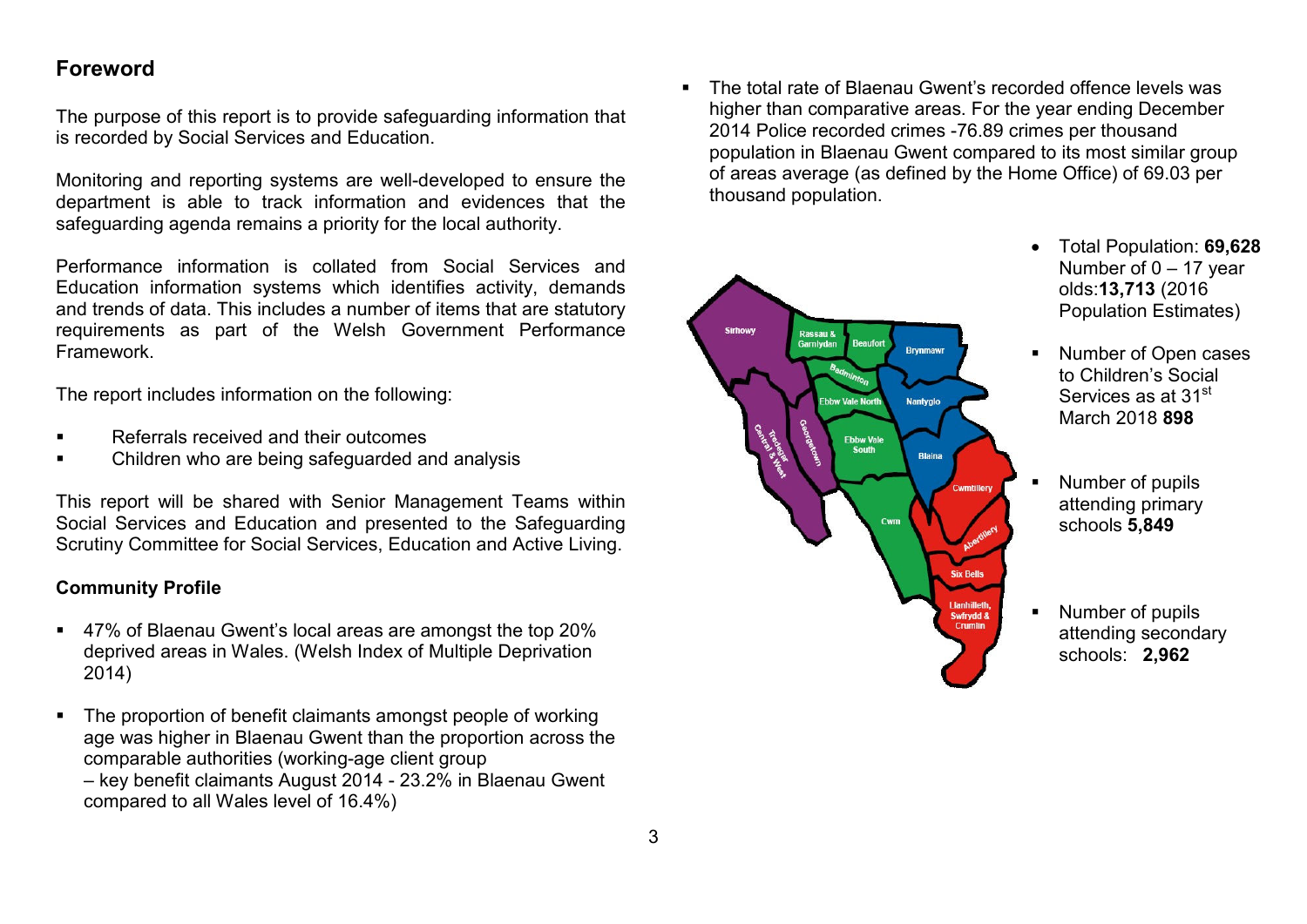Fig: 1.1 Number of referrals received by Social Services (on new and closed cases):



| <b>April</b> | <b>May</b> | June | July |     | August   September   October   November   December |     |     |     |     | January   February | <b>March</b> | <b>Total</b> |
|--------------|------------|------|------|-----|----------------------------------------------------|-----|-----|-----|-----|--------------------|--------------|--------------|
| 295          | 365        | 418  | 290  | 285 | 265                                                | 315 | 305 | 222 | 426 | 440                | 328          | 3954         |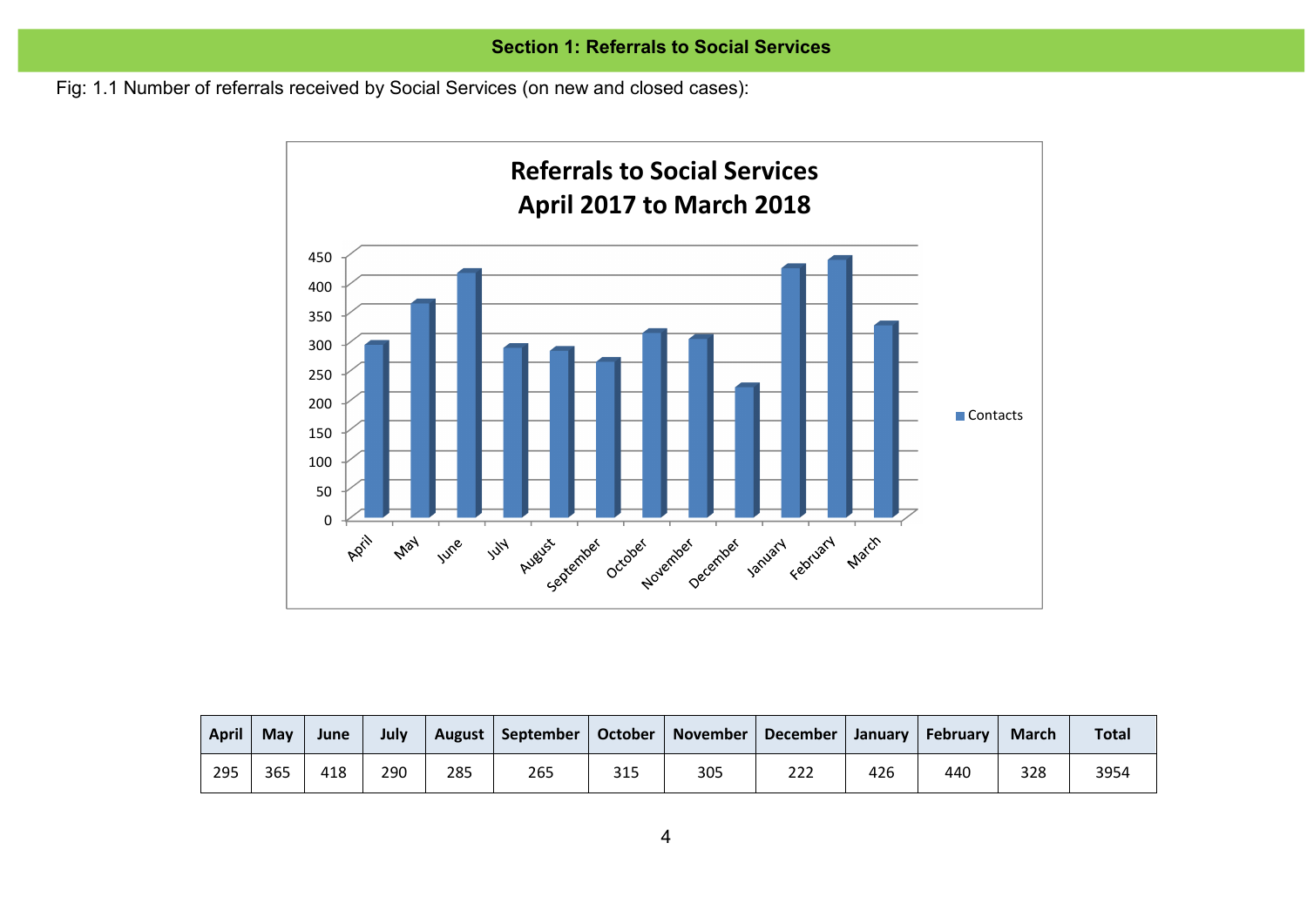Fig: 1.2 Number of referrals by Source:



| <b>Education</b> | Health | <b>Housing</b> | <b>Individuals</b> | <b>Other</b><br>Agency | Other<br>டச | Police         | Social<br>Services | Youth<br>Service | <b>YOS</b> |
|------------------|--------|----------------|--------------------|------------------------|-------------|----------------|--------------------|------------------|------------|
| 15.6%            | 18.1%  | ).4%           | 2.8%،              | 9.8%                   | 2.0%        | $\angle 5.0\%$ | 15.5%              | 0.8%             | $0.2\%$    |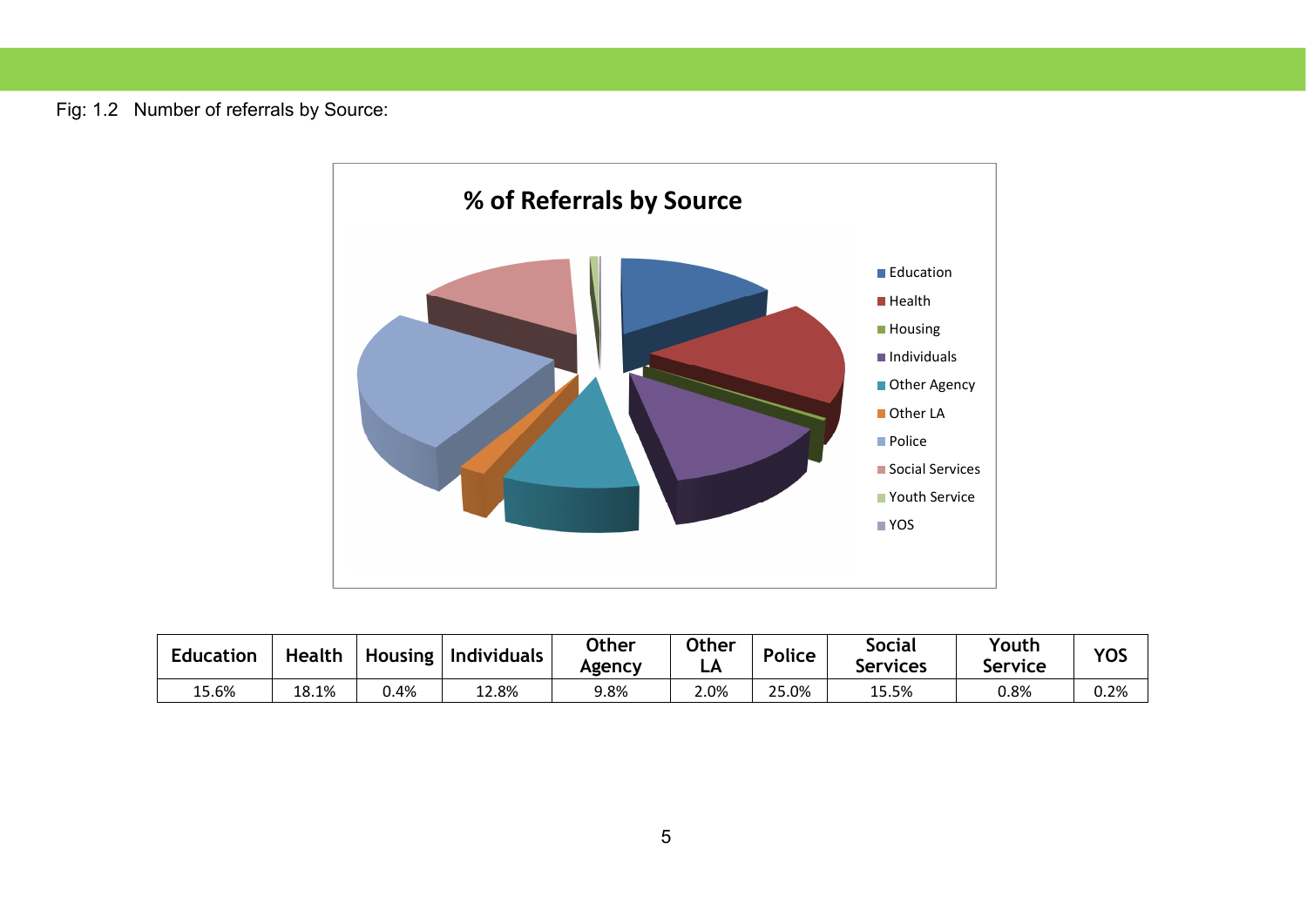Fig 1.3 Multi Agency Referral Forms (MARFs) received on open cases:



| <b>April</b> | May | June | July | <b>August</b> | September | <b>October</b> |     | November   December | <b>January</b> | February | <b>March</b> |
|--------------|-----|------|------|---------------|-----------|----------------|-----|---------------------|----------------|----------|--------------|
| 262          | 256 | 146  | 192  | 305           | 257       | 278            | 257 | 145                 | 283            | 262      | 248          |

| <b>All referral Activity</b>            | <b>Number</b> |     |      |      |               |           |                |                 |                 |         |                 |              |              |
|-----------------------------------------|---------------|-----|------|------|---------------|-----------|----------------|-----------------|-----------------|---------|-----------------|--------------|--------------|
|                                         | <b>April</b>  | May | June | July | <b>August</b> | September | <b>October</b> | <b>November</b> | <b>December</b> | January | <b>February</b> | <b>March</b> | <b>Total</b> |
| Referrals (new and<br>closed cases)     | 295           | 365 | 418  | 290  | 285           | 265       | 315            | 305             | 222             | 426     | 440             | 328          | 2954         |
| <b>Additional MARFs</b><br>(open cases) | 262           | 256 | 146  | 192  | 305           | 257       | 278            | 257             | 145             | 283     | 262             | 248          | 2891         |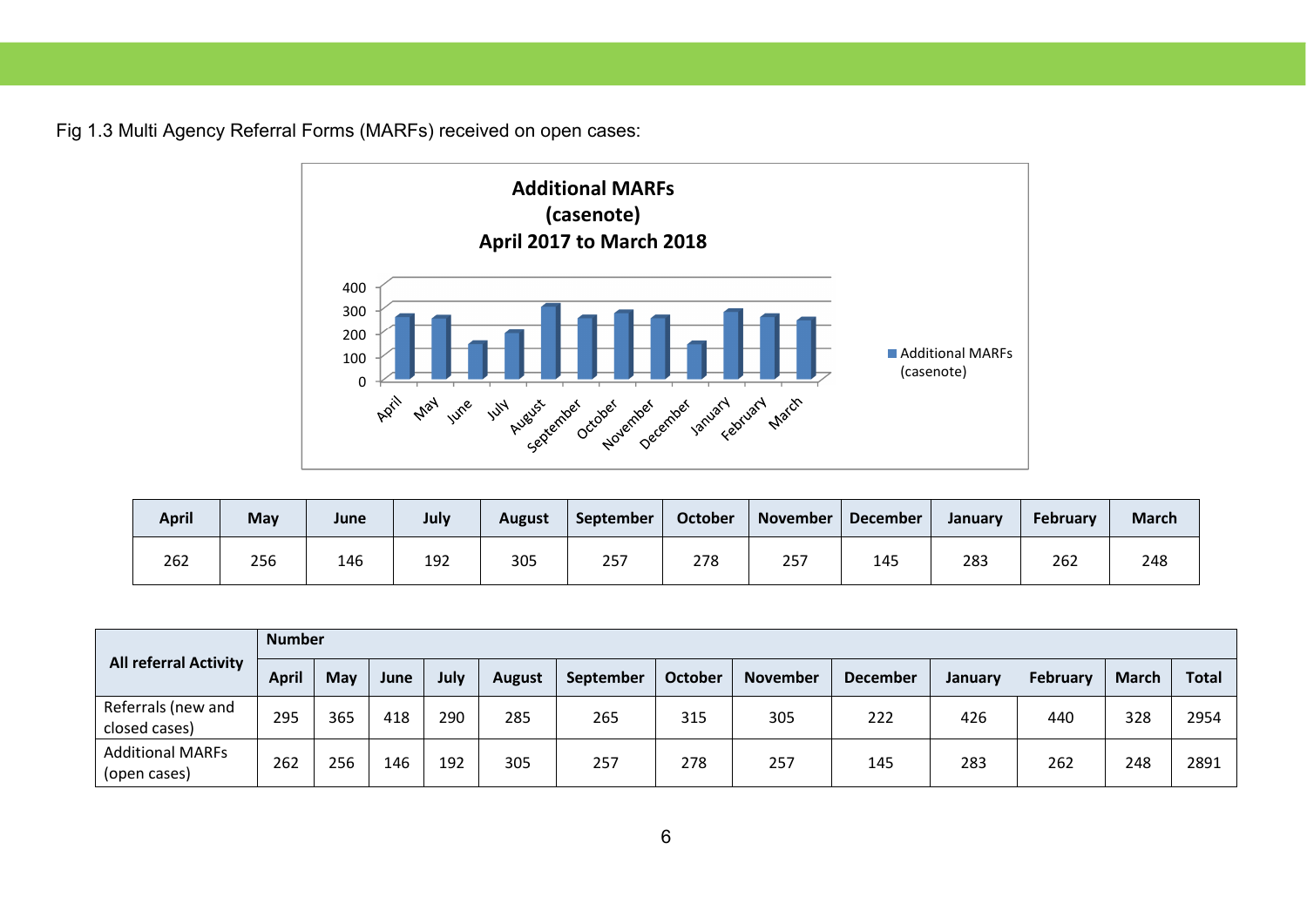Fig: 1.4 Referrals from Youth Services:



|                          | <b>Quarter 1</b> | <b>Quarter 2</b> | Quarter 3 | Quarter 4 |
|--------------------------|------------------|------------------|-----------|-----------|
| Youth Services referrals |                  |                  | 14        |           |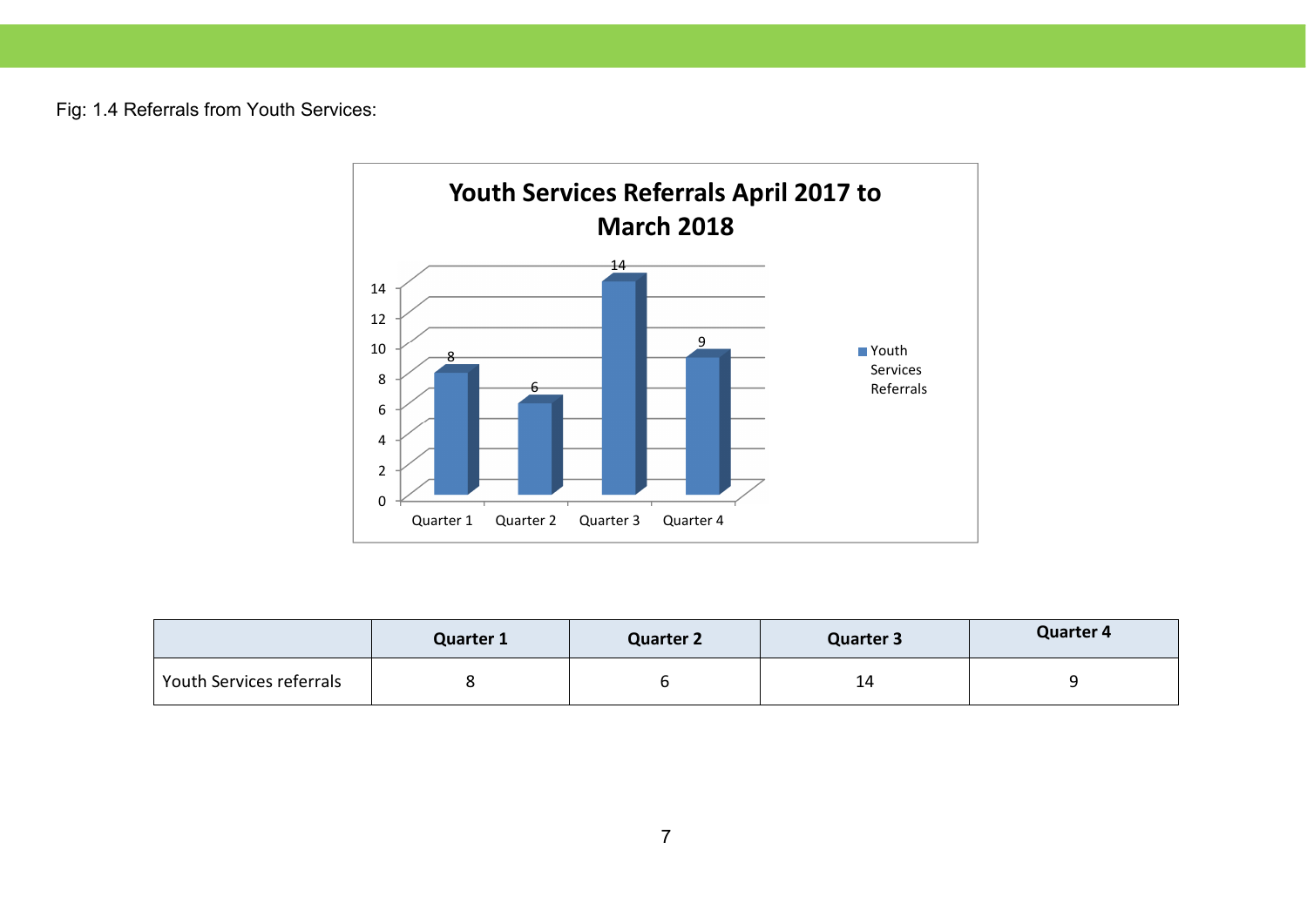Fig 2.1: Children on the Child Protection Register:



|                                                             | Qtr 1<br>(16/17) | Qtr 2<br>16/17 | Otr 3<br>(16/17) | Qtr 4<br>6/17 | Qtr 1<br>(17/18) | Qtr 2<br>(17/18) | Qtr <sub>3</sub><br>(17/18) | Qrt 4<br>(17/18) |
|-------------------------------------------------------------|------------------|----------------|------------------|---------------|------------------|------------------|-----------------------------|------------------|
| <b>Outcome</b>                                              | No.              | No.            | No.              | No.           | No.              | No.              | No.                         | No:              |
| Number of children on child protection register             | 105              | 106            | 98               | 86            | 94               | 93               | 97                          | 88               |
| Number of families of children on child protection register | 50               | 46             | 46               | 45            | 53               | 53               | 59                          | 51               |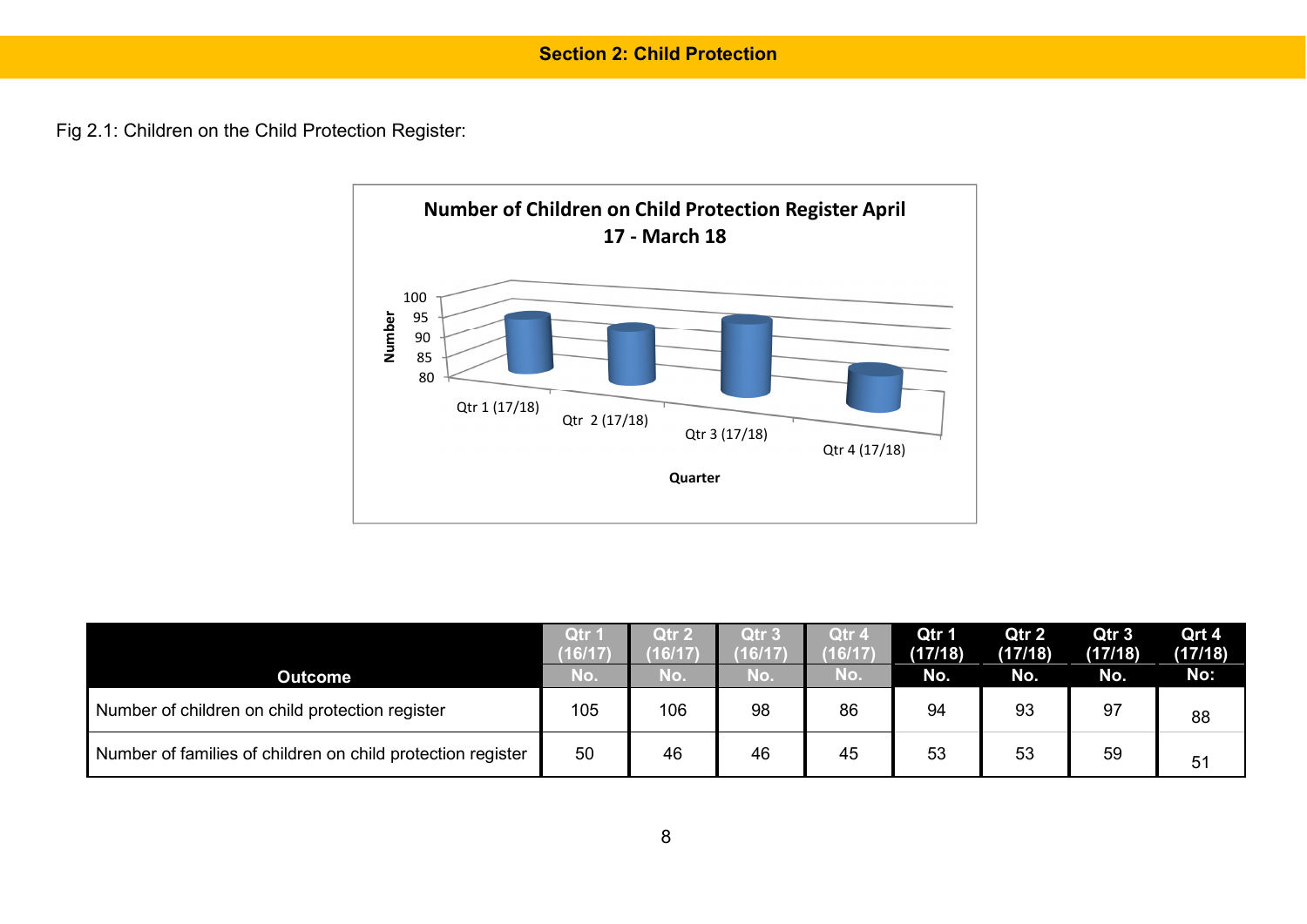# Fig: 2.2 Child Protection Register Summary:

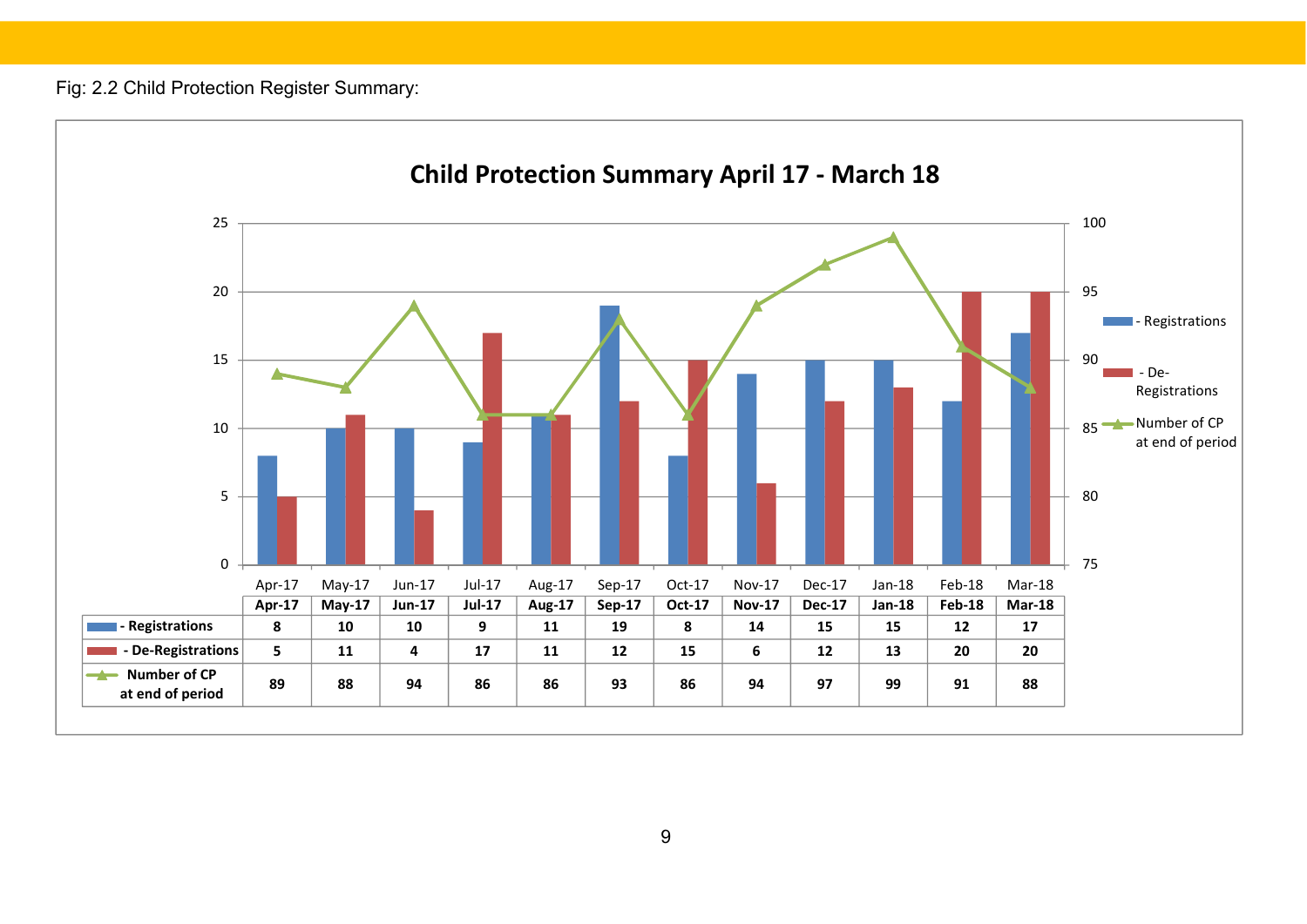Fig: 2.3 Categories of abuse:

![](_page_9_Figure_1.jpeg)

Fig: 2.4 Age breakdown of children on the Child Protection Register:

|              | <b>Quarter 3</b><br>(16/17 |        |       | Quarter 1<br><b>Quarter 4</b><br>(17/18)<br>(16/17 |           | Quarter 2<br>(17/18) |      |        |      | <b>Quarter 3</b><br>(17/18) |      | <b>Quarter 4</b><br>(17/18) |
|--------------|----------------------------|--------|-------|----------------------------------------------------|-----------|----------------------|------|--------|------|-----------------------------|------|-----------------------------|
| Age          | <b>Male</b>                | ⊦emale | Vlale | Female                                             | Male      | Female               | Male | Female | Male | Female                      | Male | Female                      |
| Under 1      |                            |        | 5     |                                                    | 6         |                      | 5    |        | 9    | 5                           |      |                             |
| 1-4          | 11                         | 15     | 13    | 14                                                 | 15        | 12                   | 17   | 14     | 15   | 12                          | 15   | 13                          |
| $5-9$        | 15                         | 17     | 8     | 14                                                 | 12        | 14                   | 14   | 12     | 15   | 16                          | 44   | 16                          |
| $10 - 15$    |                            | 13     | 8     | 14                                                 |           | 14                   | 18   | 12     | 11   | 11                          |      | 11                          |
| $16 - 18$    |                            |        | 4     |                                                    | ◠<br>- 14 | ◠                    | ◠    |        | ◠    |                             | ◠    |                             |
| <b>Total</b> | 45                         | 53     | 38    | 48                                                 | 45        | 49                   | 56   | 37     | 52   | 45                          | 40   | 48                          |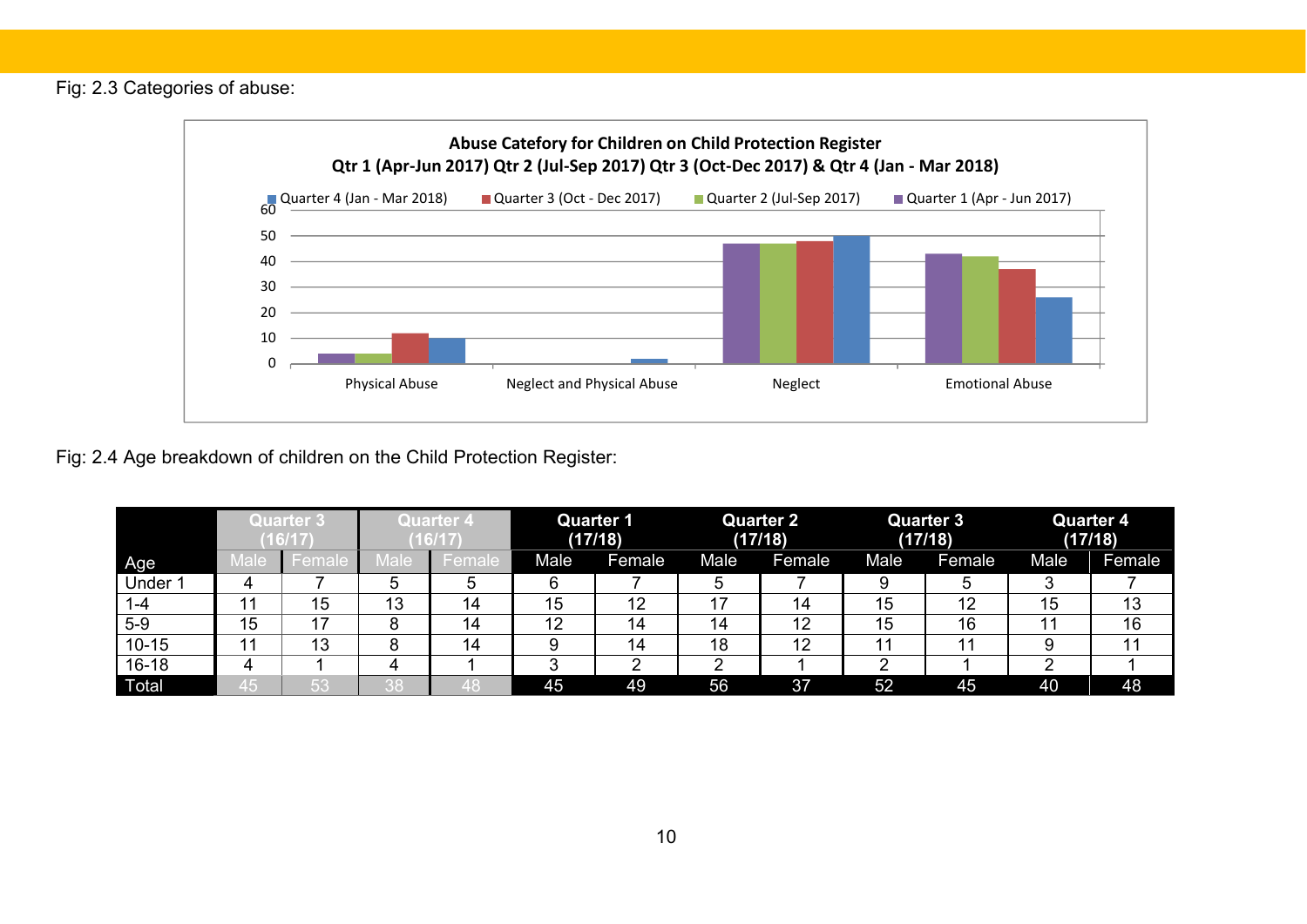#### Fig 2.5: Average length of time on Register

![](_page_10_Figure_1.jpeg)

|                                   | <b>Quarter 1</b><br>As at end of<br><b>June 2017</b> | <b>Quarter 2</b><br>As at end of<br><b>September</b><br>2017 | <b>Quarter 3</b><br>As at end of<br>December 2017 | <b>Quarter 4</b><br>As at end of<br><b>March 2018</b> |
|-----------------------------------|------------------------------------------------------|--------------------------------------------------------------|---------------------------------------------------|-------------------------------------------------------|
| Less than 3 months                | 27                                                   | 38                                                           | 36                                                | 41                                                    |
| Between 3 and 6<br>months         | 26                                                   | 21                                                           | 30                                                | 20                                                    |
| Between 6 months and<br>12 months | 24                                                   | 20                                                           | 26                                                | 25                                                    |
| Between 12 and 24<br>months       | 17                                                   | 14                                                           | 4                                                 |                                                       |
| More than 2 years                 | 0                                                    | 0                                                            |                                                   |                                                       |
| <b>Total</b>                      | 94                                                   | 93                                                           | 97                                                | 88                                                    |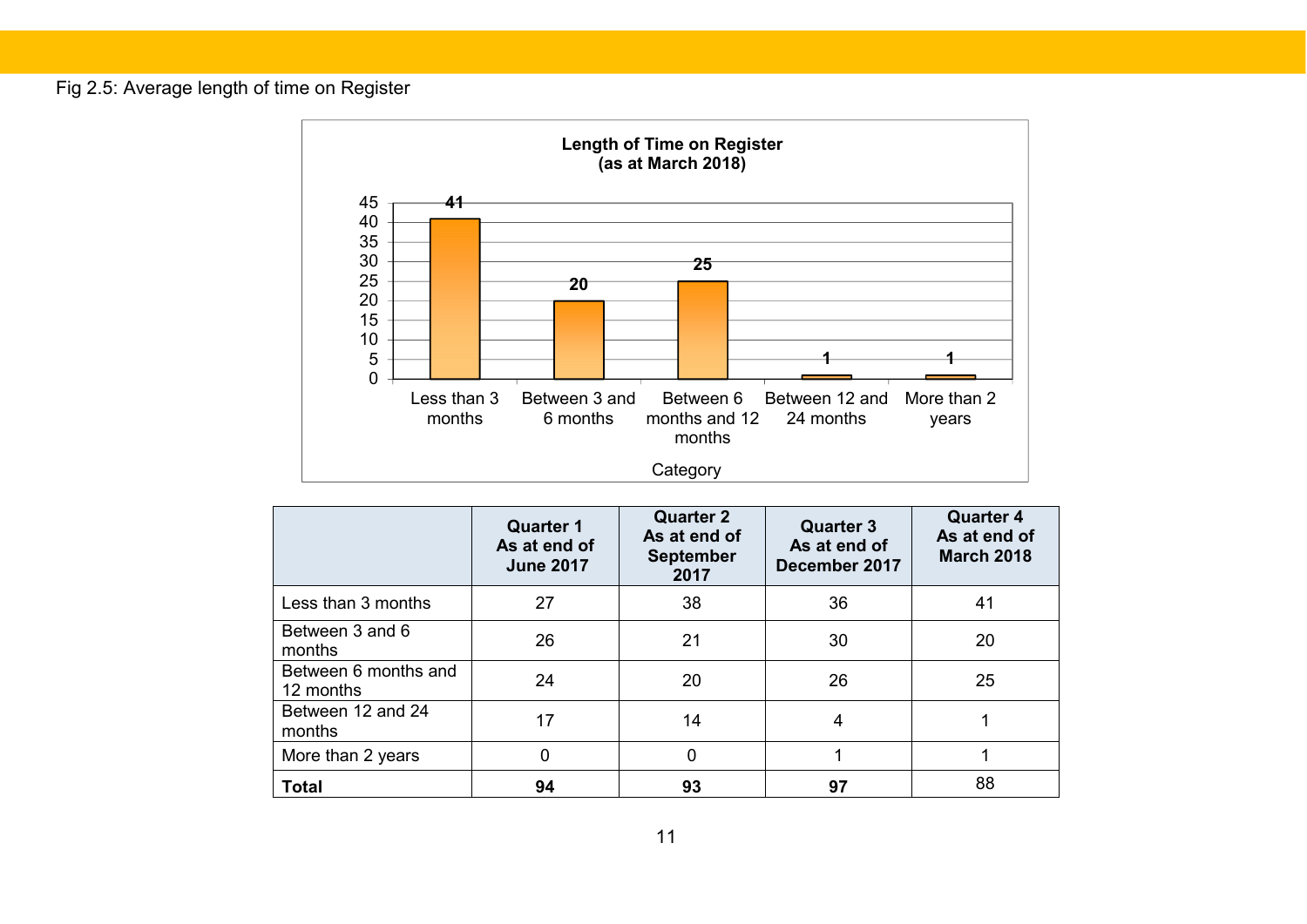# Fig: 2.6 Child Protection Conferences:

|                                                       | <b>Quarter 4</b><br>(16/17) |               | <b>Quarter 1</b><br>(17/18) |               |                | <b>Quarter 2</b><br>(17/18) |     | <b>Quarter 3</b><br>(17/18) | <b>Quarter 4</b><br>(17/18) |      |
|-------------------------------------------------------|-----------------------------|---------------|-----------------------------|---------------|----------------|-----------------------------|-----|-----------------------------|-----------------------------|------|
|                                                       | No.                         | $\frac{0}{0}$ | No.                         | $\frac{0}{0}$ | <b>No</b>      | $\frac{0}{0}$               | No  | $\frac{0}{0}$               | No <sub>0</sub>             | $\%$ |
| <b>Conferences Held</b>                               | 113                         |               | 93                          |               | 102            |                             | 114 |                             | 128                         |      |
| <b>Initial Conferences</b>                            | 34                          | 30%           | 33                          | 35%           | 43             | 42%                         | 37  | 31%                         | 46                          | 36%  |
| No. of families                                       | 21                          |               | 20                          |               | 23             |                             | 22  |                             | 28                          |      |
| <b>Review Conferences</b>                             | 79                          | 70%           | 60                          | 65%           | 59             | 58%                         | 84  | 69%                         | 82                          | 64%  |
| No. of families                                       | 41                          |               | 31                          |               | 35             |                             | 38  |                             | 53                          |      |
|                                                       |                             |               |                             |               |                |                             |     |                             |                             |      |
| <b>Initial Child Protection</b><br><b>Conferences</b> | 34                          |               | 33                          |               | 43             |                             | 37  |                             | 46                          |      |
|                                                       |                             |               |                             |               |                |                             |     |                             |                             |      |
| Outcome:-                                             |                             |               |                             |               |                |                             |     |                             |                             |      |
| Registered                                            | 24                          | 71%           | 23                          | 70%           | 38             | 88%                         | 32  | 86%                         | 39                          | 85%  |
| Registered at Birth                                   | 5                           | 14.7%         | $\mathfrak{S}$              | 9%            | $\overline{2}$ | 5%                          | 4   | 11%                         | $\overline{7}$              | 15%  |
| Not Registered                                        | 5                           | 14.7%         | $\overline{7}$              | 21%           | 3              | 7%                          | 1   | 3%                          | $\mathbf 0$                 | 0%   |
|                                                       |                             |               |                             |               |                |                             |     |                             |                             |      |
| <b>Review Child</b>                                   |                             |               |                             |               |                |                             |     |                             |                             |      |
| <b>Protection</b>                                     | 79                          |               | 60                          |               | 59             |                             | 77  |                             | 82                          |      |
| <b>Conferences</b>                                    |                             |               |                             |               |                |                             |     |                             |                             |      |
|                                                       |                             |               |                             |               |                |                             |     |                             |                             |      |
| Outcome:-                                             |                             |               |                             |               |                |                             |     |                             |                             |      |
| Continue with<br>registration                         | 44                          | 56%           | 40                          | 67%           | 24             | 41%                         | 44  | 57%                         | 35                          | 43%  |
| Cease registration                                    | 35                          | 44%           | 20                          | 33%           | 35             | 59%                         | 33  | 43%                         | 47                          | 57%  |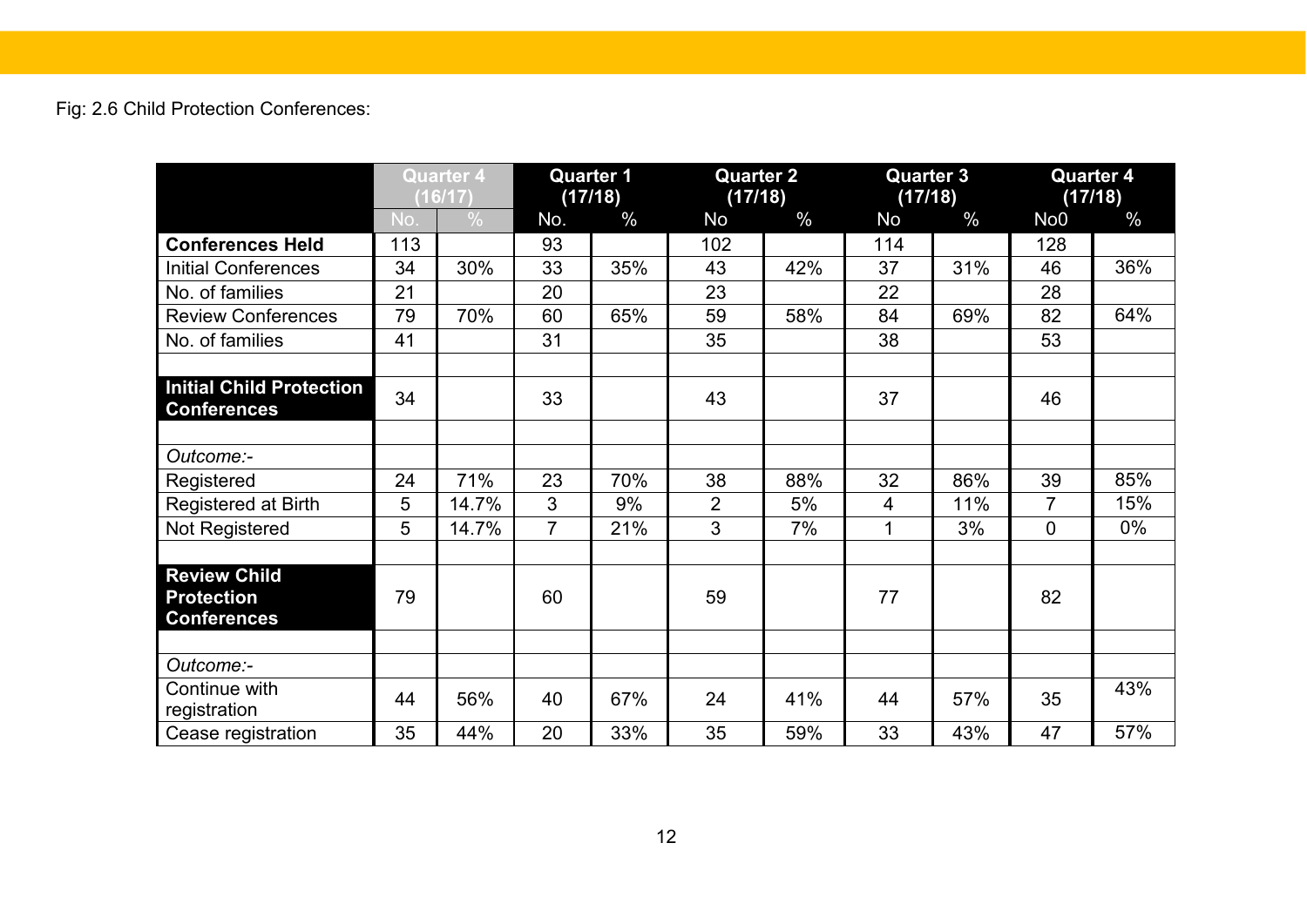Fig: 2.7 Child Protection Initial Conferences:

![](_page_12_Figure_1.jpeg)

|                                                                                            | <b>Quarter 1</b><br>(Apr-Jun<br>16/17) | Quarter 2<br>(Jul - Sept<br>16/17) | <b>Quarter 3</b><br>(Oct – Dec<br>16/17 | <b>Quarter 4</b><br>(Jan - Mar<br>16/17) | <b>Quarter 1</b><br>(Apr-Jun<br>17/18 | <b>Quarter 2</b><br>(Jul-Sep<br>17/18 | <b>Quarter 3</b><br>(Oct-Dec<br>17/18 | <b>Quarter 4</b><br>Jan-Mar<br>17/18 |
|--------------------------------------------------------------------------------------------|----------------------------------------|------------------------------------|-----------------------------------------|------------------------------------------|---------------------------------------|---------------------------------------|---------------------------------------|--------------------------------------|
| Number of Initial Conferences Held                                                         | 57                                     | 35                                 | 28                                      | 34                                       | 33                                    | 43                                    | 37                                    | 46                                   |
| Number of Initial Conferences Held<br>Within 15 working days of the<br>strategy discussion | 56                                     | 32                                 | 27                                      | 29                                       | 32                                    | 43                                    | 30                                    | 44                                   |
| % of Initial Conferences Held within<br>timescale                                          | 98.20%                                 | 91.4%                              | 96.4%                                   | 85.3%                                    | 97%                                   | $100\%$                               | 81.1%                                 | 95.7%                                |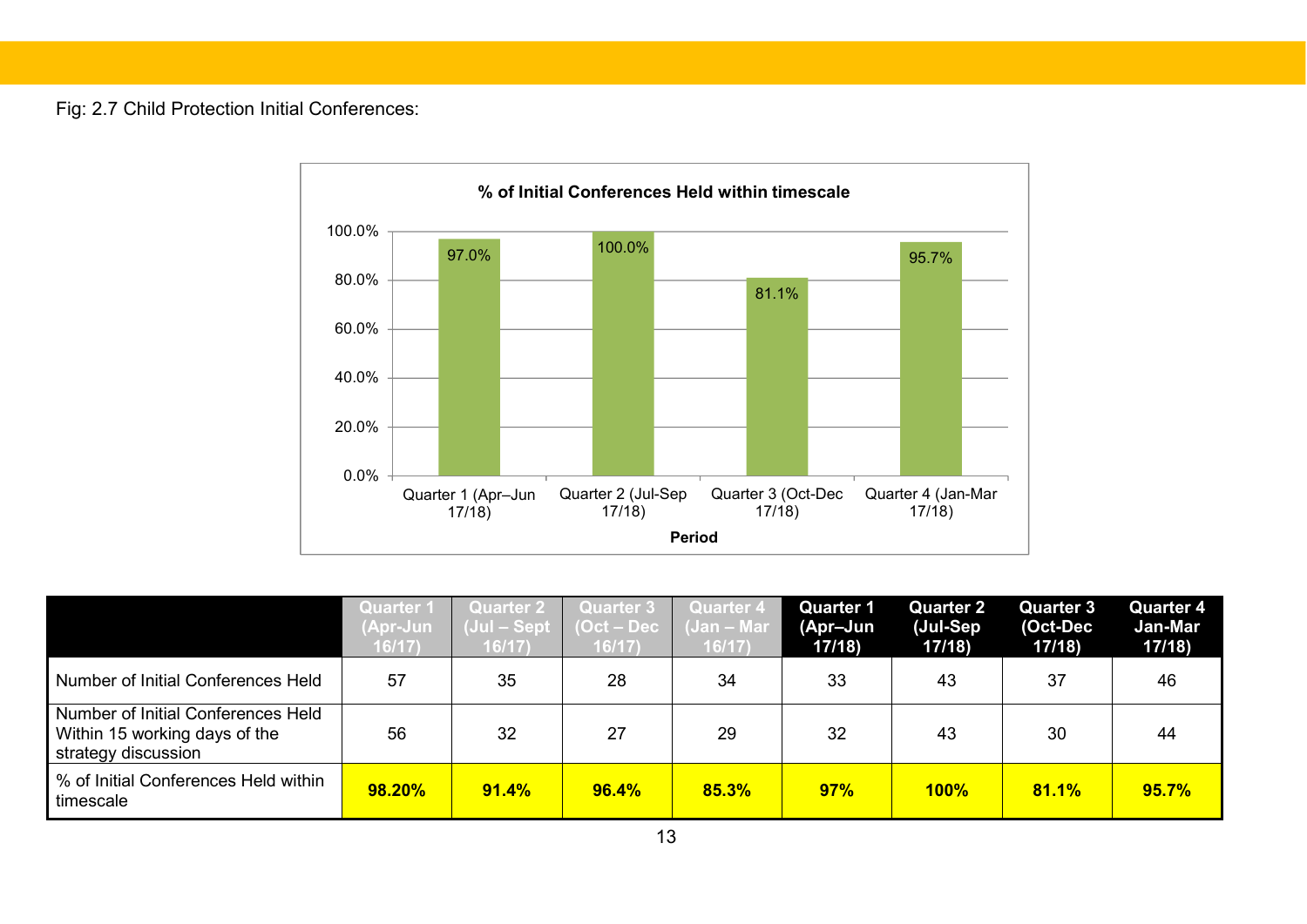#### Fig: 2.8 Child Protection Review Conferences:

![](_page_13_Figure_1.jpeg)

|                                                                                  | <b>Quarter 1</b><br>(16/17) | <b>Quarter 2</b><br>16/17 | <b>Quarter 3</b><br>(16/17) | <b>Quarter 4</b><br>(16/17) | <b>Quarter 1</b><br>(17/18) | <b>Quarter 2</b><br>(17/18) | <b>Quarter 3</b><br>(17/18) | <b>Quarter 4</b><br>(17/18) |
|----------------------------------------------------------------------------------|-----------------------------|---------------------------|-----------------------------|-----------------------------|-----------------------------|-----------------------------|-----------------------------|-----------------------------|
| Number of Review Child<br><b>Protection Conferences due</b>                      | 63                          | 73                        | 69                          | 79                          | 60                          | 59                          | 84                          | 82                          |
| Number of Review Child<br><b>Protection Conferences held</b><br>within timescale | 63                          | 66                        | 69                          | 77                          | 56                          | 59                          | 73                          | 76                          |
| % of Review Child Protection<br>Conferences Held within<br>timescale             | $100\%$                     | 90.4%                     | 100%                        | 97.5%                       | 93.3%                       | $100\%$                     | 86.9%                       | 92.7%                       |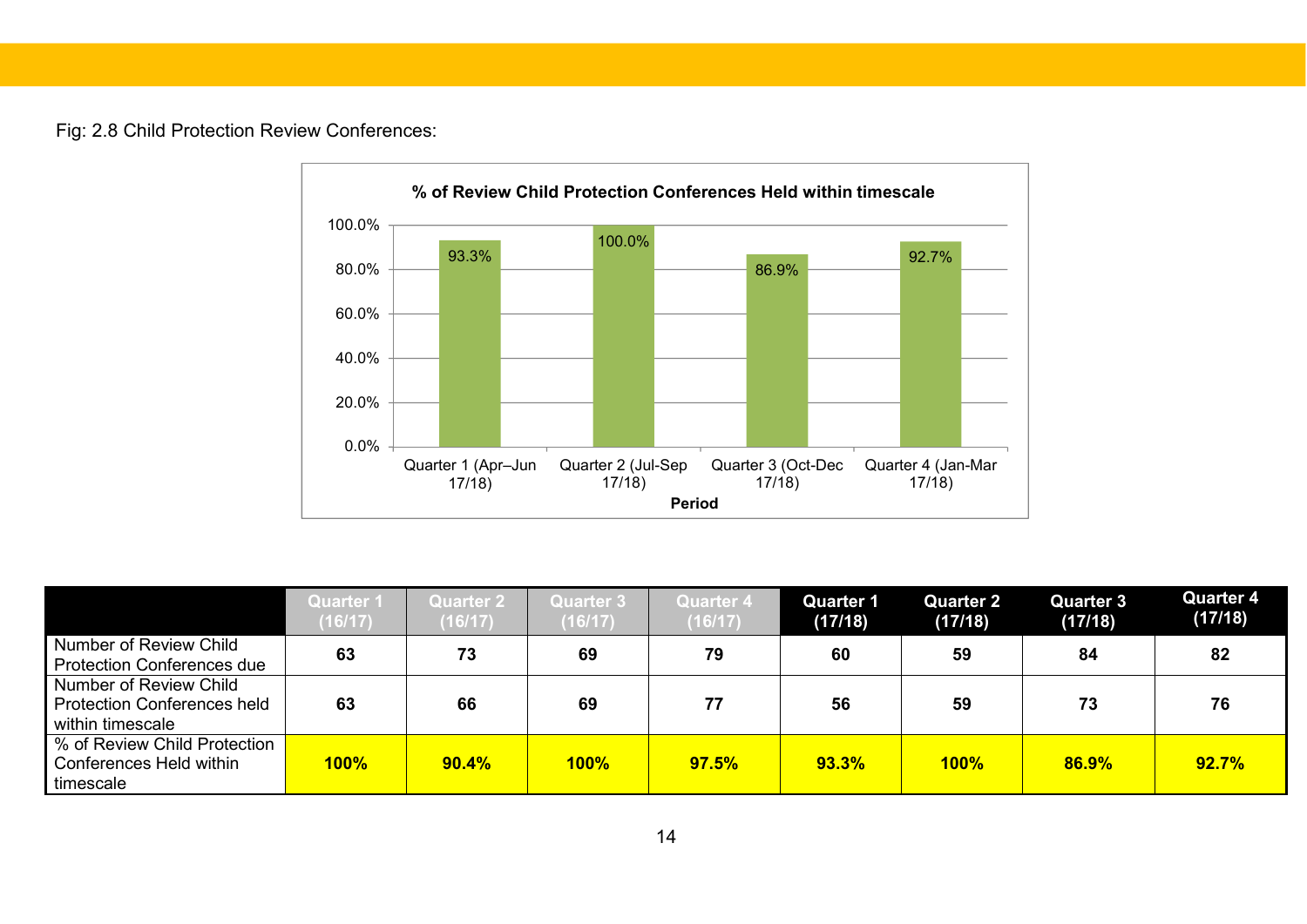# **Section 3: Education**

Fig: 3.1 RPI incidents:

![](_page_14_Figure_2.jpeg)

Fig: 3.2 Bullying incidents leading to exclusion:

![](_page_14_Figure_4.jpeg)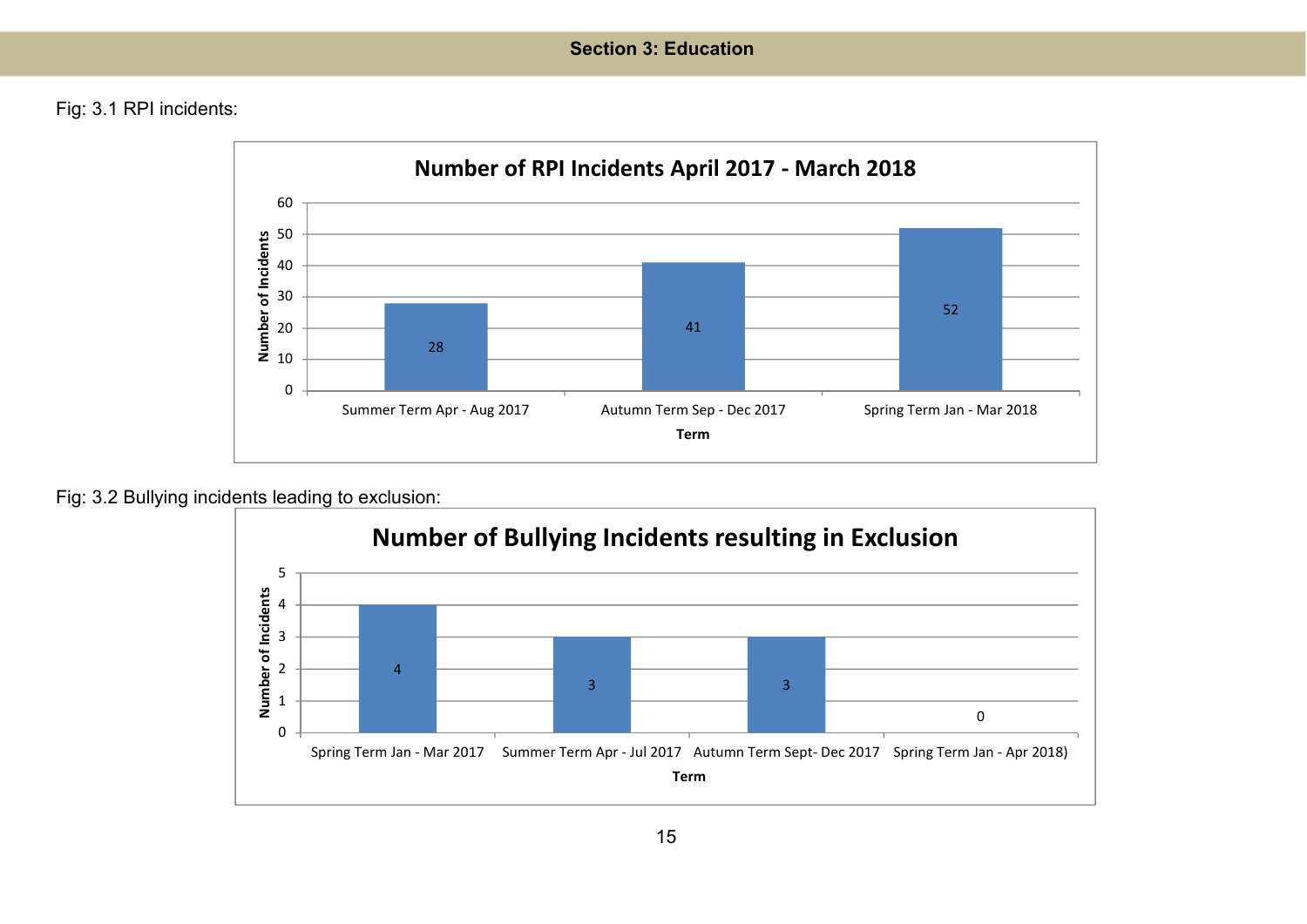# Fig: 3.3 Contacts by Source (Primary)

![](_page_15_Figure_1.jpeg)

|     | <b>Abertillery</b><br>Learning<br>Community -<br>Pri | All<br><b>Saints</b><br><b>Primary</b><br><b>School</b> | Cwm<br>Primary | Deighton<br>Primary | <b>Ebbw Fawr</b><br>Learning<br>Communitv -<br>Pri | Georgetown<br>Primary | Glanhowy<br>Primary<br><b>School</b> | <b>Glyncoed</b><br>Primary | Rhos \<br>Fedwen<br>Primary | Soffryd<br>Primary | St<br><b>Illtyds</b><br>Primary | St<br>Josephs<br><b>RC</b> | ่งเ<br>Mary's<br><b>RC</b><br>Primary | <b>The</b><br><b>River</b><br><b>Centre</b> |
|-----|------------------------------------------------------|---------------------------------------------------------|----------------|---------------------|----------------------------------------------------|-----------------------|--------------------------------------|----------------------------|-----------------------------|--------------------|---------------------------------|----------------------------|---------------------------------------|---------------------------------------------|
| No. |                                                      |                                                         |                |                     |                                                    |                       |                                      |                            |                             |                    |                                 |                            |                                       |                                             |
| 0/2 | 27%                                                  | 110 <sub>6</sub>                                        | 4%             | 10%                 | 10%                                                | 11%                   | 4%                                   | 3%                         | 6%                          | $1\%$              | 6%                              | 1%                         | 3%                                    | 3%                                          |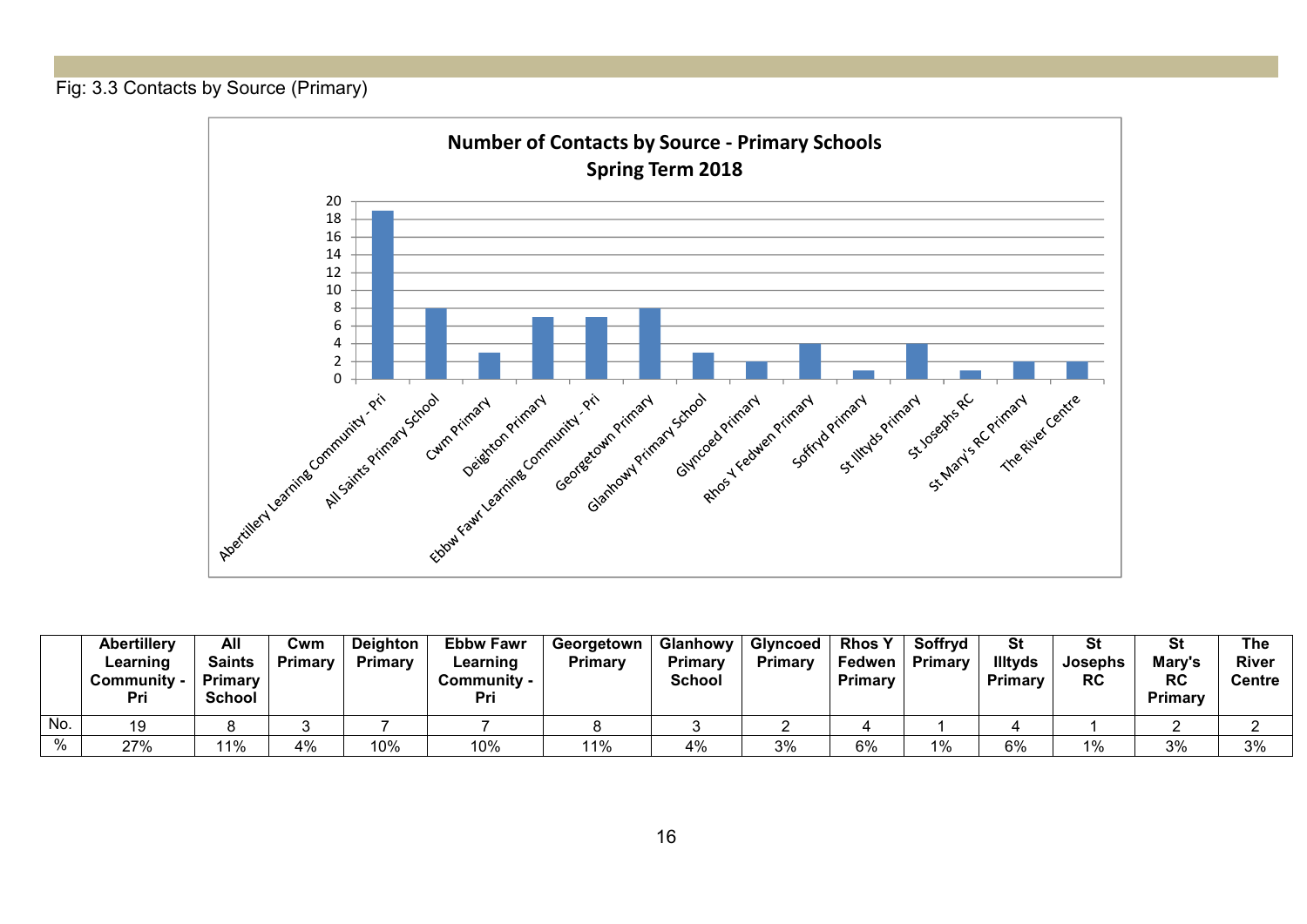# Fig: 3.4 Contacts by Source (Secondary)

![](_page_16_Figure_1.jpeg)

|     | <b>Abertillery</b><br>Learning<br><b>Community</b> | <b>Brynmawr</b><br><b>Foundation</b><br><b>School</b> | <b>Ebbw Fawr</b><br>Learning<br><b>Community</b> | Tredegar<br>Comprehensive |
|-----|----------------------------------------------------|-------------------------------------------------------|--------------------------------------------------|---------------------------|
| No. | 16                                                 | 12                                                    | 18                                               |                           |
| %   | 29%                                                | 22%                                                   | 33%                                              | 16%                       |